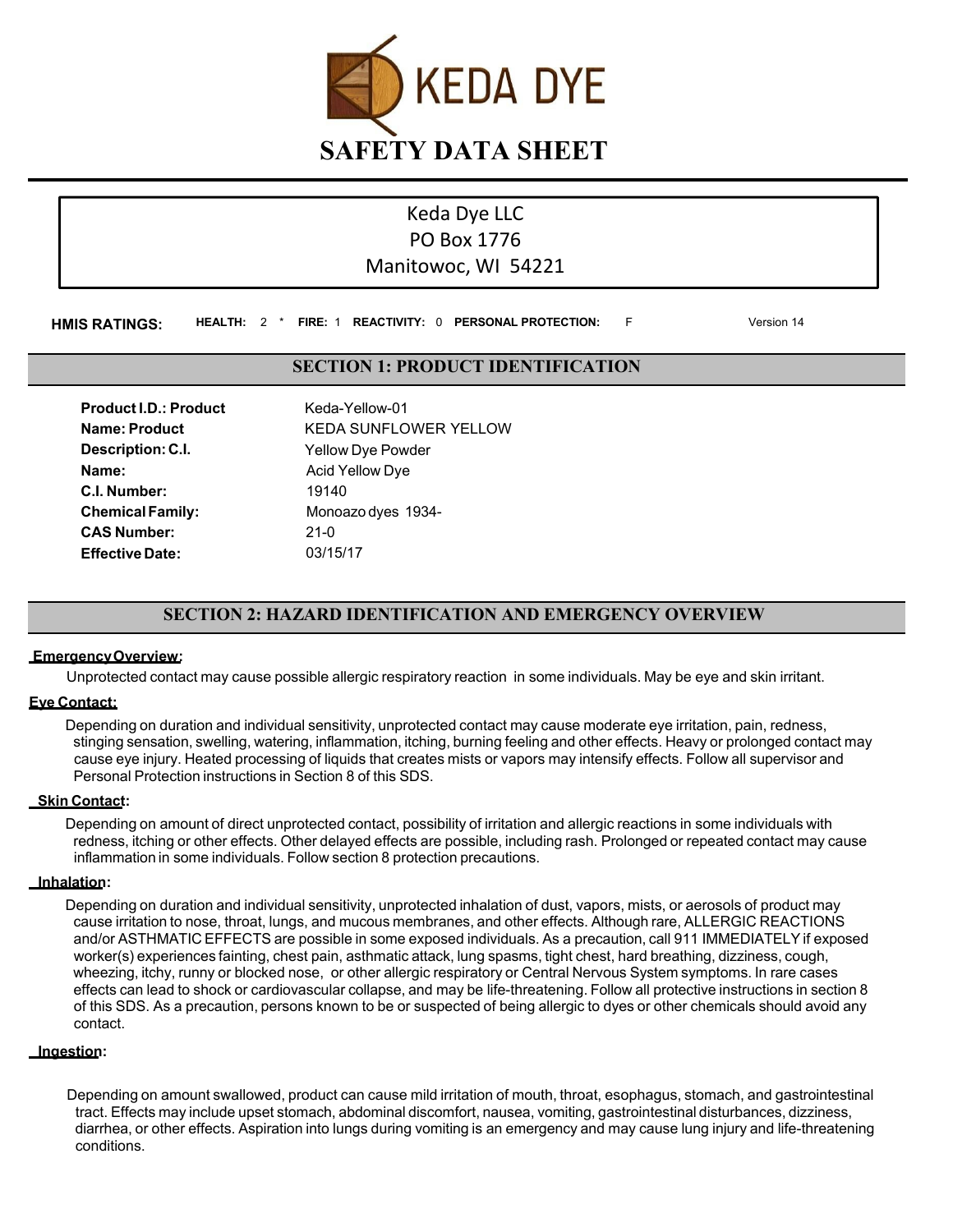### **Medical Conditions Aggravated by Exposure:**

Unprotected contact with product vapors, mists, aerosols, liquids, splashes or dusts may be cause of possible aggravation of pre-existing conditions or diseases of the respiratory system, skin, or eyes. Individuals with above-noted conditions or known or suspected chemical sensitivities or allergies should avoid working with chemicals.

### **SkinSensitization:**

Contact may cause possibility of skin sensitization in some individuals. Effects may include redness, swelling, itching, rash and hives. It may take repeated or prolonged contact to cause symptoms. Sensitization effects may be unpredictable. If symptoms appear, IMMEDIATELY REMOVE PERSON FROM AREA OF CONTACT and follow Section 4 instructions. In rare cases, if reaction becomes severe, GET IMMEDIATE MEDICAL ATTENTION, as a precaution. Persons known to have or suspected of having chemical sensitivity should not work with dyes or other chemicals.

#### **RespiratorySensitization:**

Inadequate protection allowing inhalation of product dust, mist, vapor, etc. Possibility of respiratory sensitization or allergic reactions in some individuals. Symptoms may include: Itching or watery eyes, swelling of eyelids. sneezing, itchy, runny nose, cough, shortness of breath, asthma-like symptoms such as tight chest, difficult breathing. It may take repeated or prolonged exposure for symptoms to begin to appear. Reactions may be unpredictable and life-threatening for some individuals. IF SYMPTOMS APPEAR, IMMEDIATELY CALL 911 and remove person from contact area, IMMEDIATELY GET MEDICAL HELP and follow Section 4 instructions. Persons known to have or suspected of having chemical sensitivity or allergic reactions should avoid contact and working with dyes or other chemicals.

### **SpecialWarnings:**

None for this material

### **Unusual Health Hazards:**

None for this material

### **SupplementalHazard Information:**

Can cause respiratory and/or skin sensitization in individuals. See also Section 11.

### **Notes to Physician:**

Treat Symptomatically based on Section 2 Hazard Warnings and Section 3 ingredients unless indicated otherwise

### **CancerInformation:**

### **\*\*\* Not known to contain carcinogens \*\*\***

# **SECTION 3: OSHA HAZARDOUS INGREDIENTS**

| Component                             | <b>CAS Number</b> | Wt $%$  | <b>OSHA - PEL</b> | <b>ACGIH - TLV</b> | Recommended<br><b>PEL</b>                            |
|---------------------------------------|-------------------|---------|-------------------|--------------------|------------------------------------------------------|
| C.I. Acid Yellow 23 (Technical grade) | 1934-21-0         | 100.00% | Not established   | Not established    | Lowest possible<br>exposure or zero<br>with hest PPF |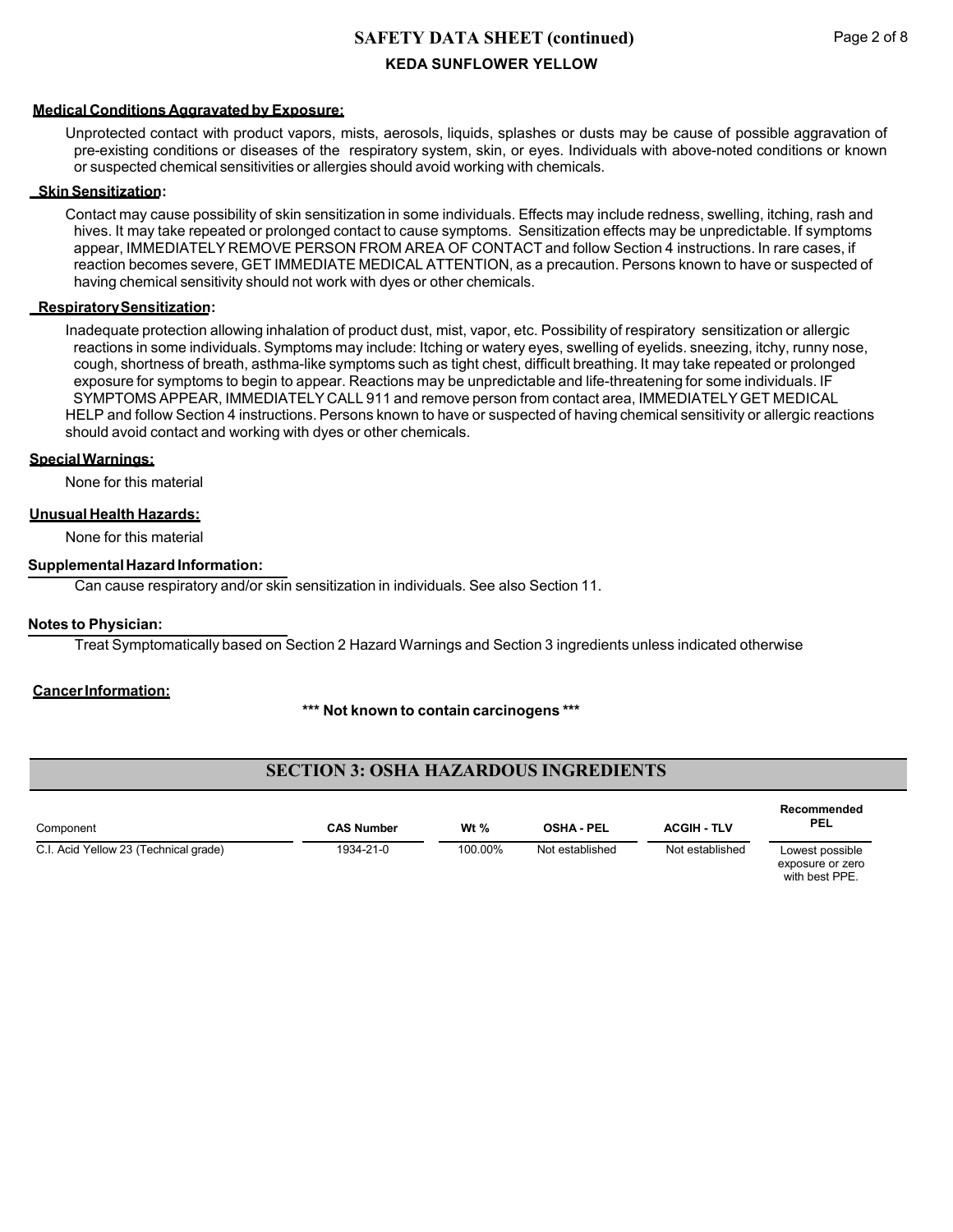#### **Important Notice:**

Unprotected contact with ingredients listed in Section 3 may be hazardous based on OSHA 29 CFR 1910.1200 & related appendices. Components not listed are trade secrets, non-hazardous, or not reportable. This SDS is not intended to offer full disclosure, but all component information is available to medical or emergency personnel. All hazards are based on contact exposure. Effects may be unpredictable and may vary from person to person due to individual reactions. Reducing or eliminating contact can reduce or eliminate risk. Use protective equipment and clothing in Section 8 to minimize or eliminate contact. Users are responsible for hazard determination and communication. Unless indicated otherwise, non-carcinogenic components are indicated within a 1-10% range, and investigated or potential carcinogens within a 0.1-1% range. HMIS ratings are based on data interpretation, and vary from company to company. They are intended only for quick, general identification of the degree of potential hazards. Hazards range from 0 (Minimal) up to 4 (Severe). An asterisk (\*) next to health rating indicates potential chronic hazard. Consult the National Paint & Coatings Association HMIS Manual for detailed information on ratings. To handle material safely, consider all information in this SDS.

## **SECTION 4: FIRST AID INSTRUCTIONS**

### **Eye Contact:**

Immediately rinse with flowing water for at least 15 minutes while holding eyelids open. Get immediate medical attention, as a precaution. Have a copy of this Safety Data Sheet available.

### **Skin Contact:**

Immediately remove contaminated clothing. Wash affected area with soap and rinse with plenty of water. Get medical attention, as a precaution. Have a copy of this Safety Data Sheet available.

### **Inhalation:**

Immediately move person to fresh air. If breathing is difficult give oxygen, call 911 immediately. If person is experiencing a tight chest, lung spasms, or other breathing-related symptoms, or chest pain call 911 immediately. Calm and comfort the individual. If not breathing, immediately call 911, continue to give artificial respiration (CPR) until medical help arrives. Have this Safety Data Sheet printed out and available on hand.

### **Ingestion:**

Do not induce vomiting unless directed to do so by a doctor or by other emergency medical personnel. Forced vomiting of certain chemicals may cause aspiration and lung damage. Have this Safety Data Sheet available.

# **SECTION 5: FIRE FIGHTING INSTRUCTIONS**

### **Unusualhazards:**

None expected

## **Other Hazards:**

None known

## **Types of Extinguishers:**

CO2, dry chemical, foam, water fog or spray depending on type of fire

#### **Fire Fighting Directions:**

Wear self-contained breathing equipment and fire-proof clothing. Use water spray to cool fire exposed containers if they cannot be safely moved.

## **SECTION 6: ACCIDENTAL SPILL OR RELEASE INSTRUCTIONS**

### **SpecialPrecautions:**

None known. Follow general precautions shown below.

### **Reporting:**

Check the applicable RQs in Section 15

### **StaticDischarges:**

IMPORTANT - FOR DYES CONTAINING FLAMMABLE SOLVENTS (Check section 3 for ingredients, section 5 or 9 for flash point, section 14 for transport classification). IF FLAMMABLE, GUARD AGAINST FIRE AND EXPLOSION: Take precautionary measures against static discharges when cleaning up leaks or spills of combustibles, flammables and powders. Containers should be properly grounded with metal straps, cables or other appropriate means to relieve static electricity buildup or generation. IMPORTANT: When using, mixing, filling, or otherwise dispensing any types of solvents, do not allow buildup of flammable or combustible vapors or vapor-air mixtures in confined spaces, storage tanks, or any other areas or enclosures. Totes, drums, pails, and all other containers should be completely sealed when not in use. Flammable vapors can travel a distance to ignition sources and cause fire or explosion. Take every precaution and monitor all safety factors and systems, including maintaining more-than-adequate air-exchange ventilation.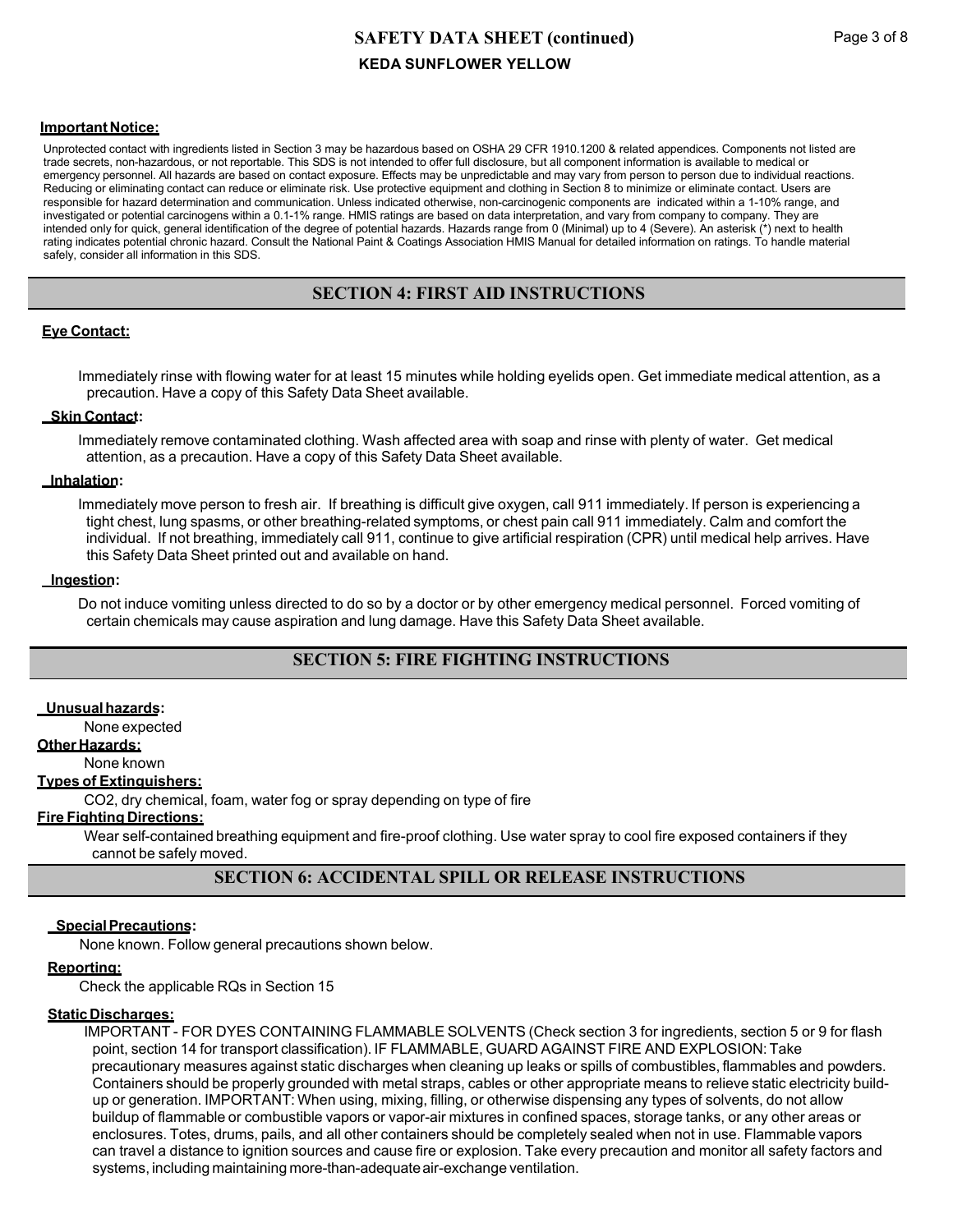### **EnvironmentalProtection:**

Do not allow any unapproved, unmeasured colorant liquids, colorant dilutions, or colorant-related additives or dilutions to seep into drains, sewers, or surface waters. Check Sections 1, 2 and 3 for dye description or type, section 11 for any toxicity data, and section 15 for applicable state or federal regulations. Immediately dike liquid spills with inert absorbent material (sand, "Oil Dry" or other commercially available spill absorbent) to contain and soak up liquid. For powder spills, use sweeping compound, sawdust, or other appropriate material to carefully sweep up and contain dust. If possible, recover any uncontaminated materials to re-use. See also the Clean Up paragraph below in this section.

### **Protective equipment and clothing:**

Wear all proper personal protective equipment and clothing to care for spill situation. See section 8 of this Safety Data Sheet.

### **Clean up:**

After containing liquid spill by diking and soaking up with inert absorbent material, place in labeled container to be sealed for proper and regulated disposal. Only the slightest, most minimal residue should remain. Try to save uncontaminated material for reuse whenever possible. For powders, use sweeping compound to minimize dust and pick up as much product as possible. Solvent dye residue may be cleaned by scrubbing with detergent, depending on type. Do not add water to watersoluble dyes. Dye is concentrated. This will increase amount of color to remove. All cleaning or scrubbing liquids used should be absorbed and placed in labeled containers for correct disposal. Absorbent material containing solvents may release combustible or flammable vapors and should be handled accordingly, properly labeled and disposed. Check Sections 2, 5, 13 & 15 for applicable instructions and regulations

## **SECTION 7: HANDLING AND STORAGE**

### **Warnings and Precautions:**

No special precautions anticipated. Wear all PPE in section 8 as a precaution, and avoid physical contact with material.

### **PersonalProtection:**

Wear ALL proper personal protective equipment as outlined in section 8 of this SDS.

### **Handling,Storage & Temperature Conditions:**

GENERAL STORAGE: Keep containers tightly sealed in cool & dry area, out of direct sunlight. No product should be stored under extremely high or low temperatures. Ambient temperatures are best assurance for long-term color stability and quality. Outdoor storage of dyes and pigments is not recommended under any circumstances.

FIRE SAFETY: For products listing flammable or combustible solvents in section 3, and/or a low flash point in section 9, GUARD AGAINST FIRE AND EXPLOSION: Store away from fire hazards and ignition sources, high heat, open flames, welding, hot plates, steam pipes, radiators, etc. Maintain good ventilation. Guard against static discharges. Ground all containers before mixing or filling. Use non-sparking tools to open, close or otherwise work with containers. Limit indoor storage to approved areas with automatic sprinklers. Vapors expected to be released when material is heated during process operations.

STATIC CHARGES: Take precautionary measures against static discharges when mixing, cleaning, filling or otherwise dispensing combustible or flammable liquids. Containers should be properly grounded with metal straps, cables or other appropriate means to relieve static electricity build-up or generation.

VAPORS: IMPORTANT: DO NOT ALLOW buildup of flammable or combustible vapors or vapor-air mixtures in confined spaces, storage tanks, or any other areas or enclosures. Totes, drums and all other containers should be completely sealed when not in use. Vapors can travel a distance to ignition sources and cause fire or explosion. Take every precaution and monitor all safety factors and systems, including maintaining more-than-adequate air-exchange ventilation.

POWDERS: General precautions: Although unlikely in most instances, guard against dust explosion hazard. Eliminate or keep dust to a minimum. Under the right conditions, high dust concentrations of certain particle sizes mixed with air in a critical ratio in the presence of an ignition source can theoretically cause a dust explosion. Be sure to PROPERLY ground containers when filling, mixing or otherwise dispensing powders. KEEP WORK AREA CLEAN AND DUST-FREE. Follow all Section 8 recommendations for Exposure Controls and Personal Protection.

SHELF LIFE - LIQUIDS: Due to slow or minute evaporation, WATER-BASED colors may last for several months, a year, or longer if well sealed. SOLVENT-BASED colors (depending on vapor pressure, ambient temperature, additives, and other factors) may have a shelf life or six months, or less. There are many variables. As conditions are beyond our control, none of the above statements is a guarantee or warranty.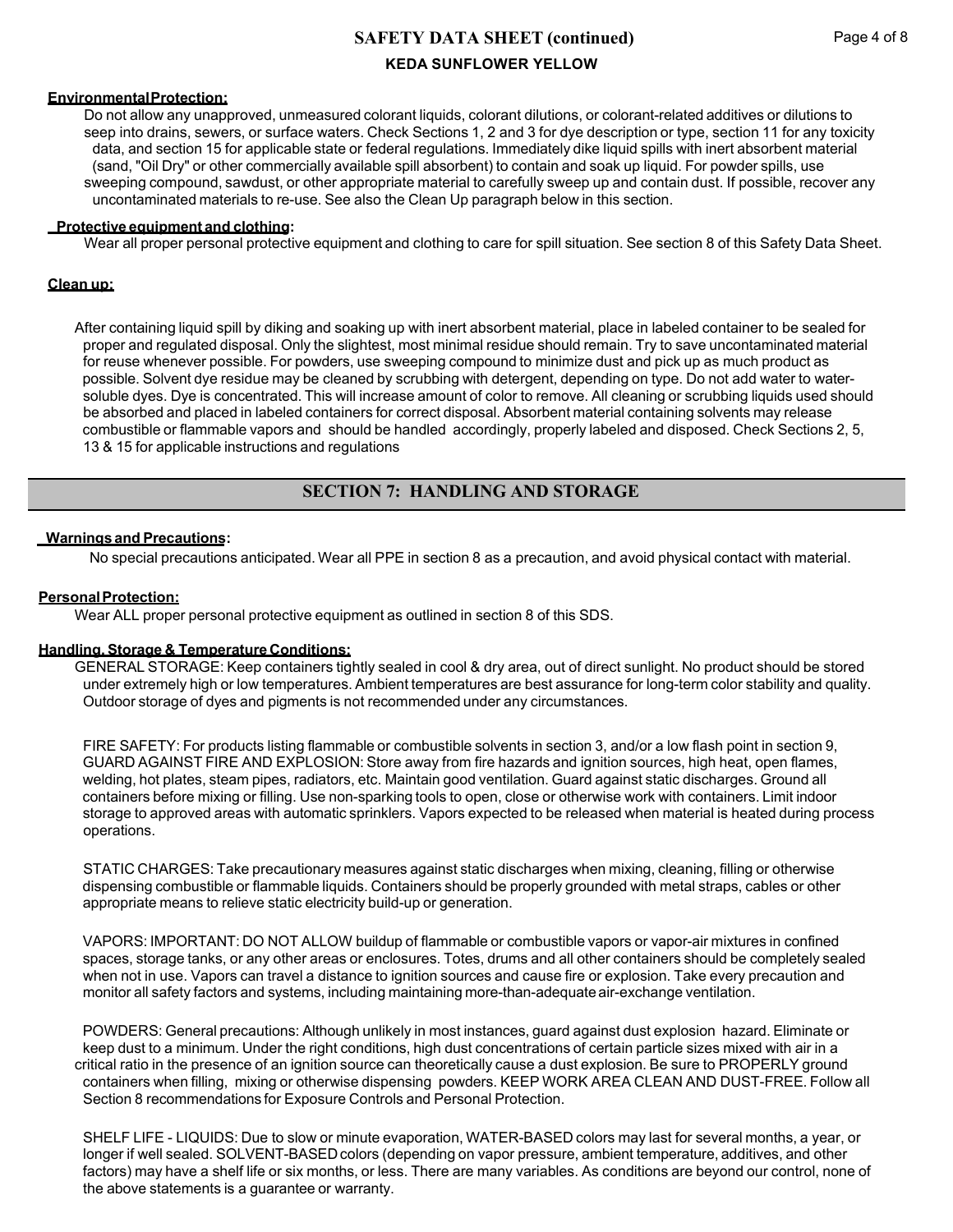SHELF LIFE - POWDERS: When stored under the above stated, well-controlled conditions, most solid colors are expected to have a minimum shelf life of one year, and perhaps longer. Under ideal conditions it may be possible to store color for several years, without any appreciable loss of color strength, shade, or other qualities. There are many variables and exact time projections cannot be made. As conditions are beyond our control, none of the above statements is a guarantee or warranty.

All variables must be taken into account to estimate reasonable shelf-life. WATER-BASED

### PRODUCTS: DO NOT ALLOW TO FREEZE.

# **SECTION 8: EXPOSURE CONTROLS AND PERSONAL PROTECTION**

### **Note: Selecting protective equipment & clothing:**

When choosing personal protective equipment and clothing, consider each worker's environment, all chemicals being handled, temperature, ventilation, and all other conditions. Determination of the level of protection needed for the eyes, skin and respiratory system under working conditions is the responsibility of the product end-user or shift supervisor. Safety Data Sheet Sections 2, 3, 8 and 11 should be consulted.

### **Eye protection:**

As a precaution, wear indirectly vented, splash-proof chemical safety goggles. When handling liquids, wear splash-proof goggles under a clear face-shield. Face shield is not to be used without these goggles. The type or extent of protection needed should be determined by the product end-user or shift supervisor.

### **Skin Protection:**

Always wear impervious, chemical-resistant synthetic or rubber gloves. Check with manufacturer for best glove for the material being handled. Wear good quality long sleeved work shirt, coveralls, and a rubber or plastic apron. Wash hands after handling and before eating, drinking or using restroom. Shower after each shift. Clean contaminated but reusable protective equipment and clothing before reusing and wearing again. Discard contaminated disposable gloves and clothing. The type or extent of protection needed should be determined by the product end-user or shift supervisor.

### **RespiratoryProtection:**

Depending on type of material handled and processing conditions, the appropriate NIOSH approved air-purifying organic vapor/mist respirator or dust respirator (with proper pre-filters if required) should be worn as a precaution when any inhalation contact with product is possible. A properly selected, disposable NIOSH approved air-purifying mask may be acceptable (Check with the mask manufacturer). After each shift or when equipment becomes contaminated, clean the respirator and replace filters in compliance with 29 CFR 1910.134. Discard disposables as often as required. The type or extent of protection needed should be determined by the product end-user, shift supervisor or other appropriate on-site manager.

### **Eye Washes and Other Protection:**

Eye wash stations and drench showers should be located within 100 feet or 10-second walk of the work area per ANSI standardZ358.1-1990.

### **Ventilation:**

Local exhaust or other appropriate ventilation should be used to maintain exposure limits below specified amounts recommended by OSHA, NIOSH, or ACGIH and to draw spray, aerosol, vapors, or dusts away from workers and prevent routine inhalation. At least 10 air changes per hour are recommended for good room ventilation. IMPORTANT - GUARD AGAINST FIRE AND EXPLOSION: When using, mixing, filling, or otherwise dispensing any types of solvents, do not allow buildup of flammable or combustible vapors or vapor-air mixtures in confined spaces, storage tanks, or any other areas or enclosures. Totes, drums and all other containers should be completely sealed when not in use. Vapors can travel a distance to ignition sources and cause fire or explosion. Take every precaution and monitor all safety factors and systems, including maintaining more-than-adequate air-exchange ventilation.

### **Airborne Exposure Limits:**

**Not referenced in literature**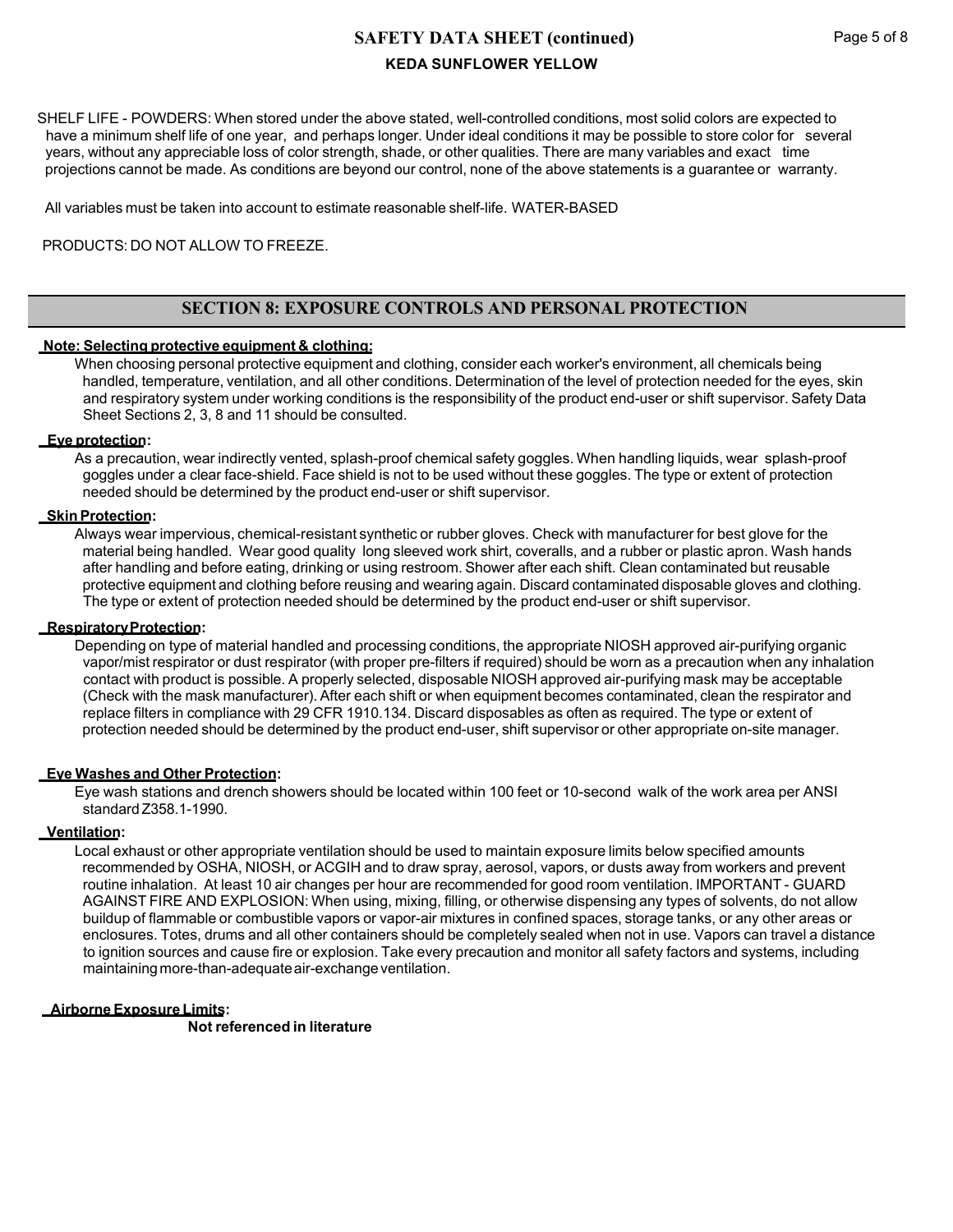# **SECTION 9: PHYSICAL AND CHEMICAL PROPERTIES**

| Appearance:                | Orange-Yellowpowder                             |
|----------------------------|-------------------------------------------------|
| % Total Solids:            | 100                                             |
| Odor:                      | None                                            |
| Melting Point:             | Not established                                 |
| Bulk Density:              | $0.93$ g/ml                                     |
| Solubility:                | Water soluble. Test in particular applications. |
| pH:                        | Not established                                 |
| Decomposition Temperature: | Not established                                 |
| Specific Gravity:          | Not established                                 |
| <b>Other Properties:</b>   | No further data                                 |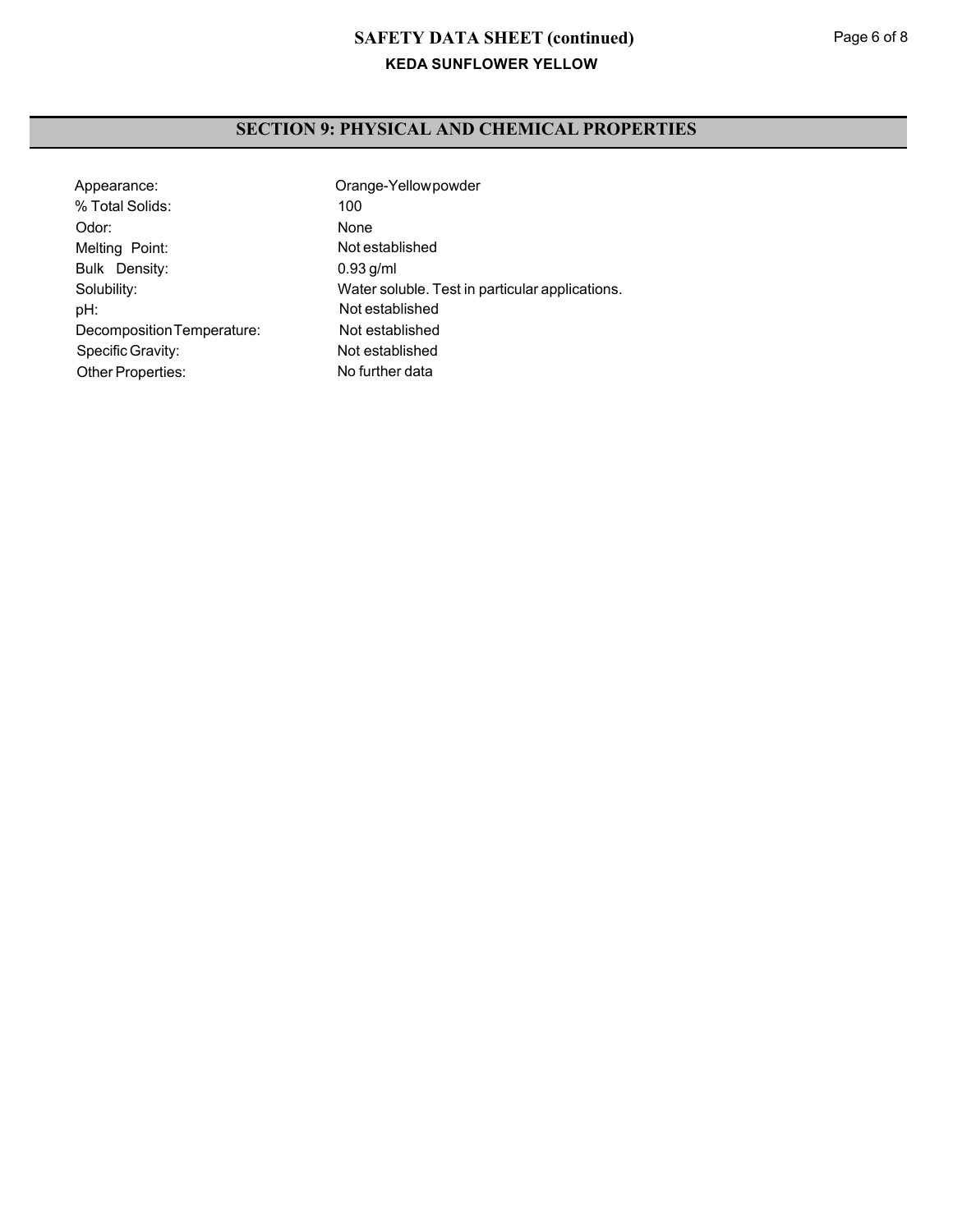All Data shown above are typical values, not specifications.

# **SECTION 10: STABILITY AND REACTIVITY**

### **Stability:**

Product is expected to be stable under normal, ambient (controlled) conditions concerning heat, moisture, pressure, fire hazards, ignition hazards, and ventilation. If contact with incompatible or reactive materials is possibly hazardous or may cause a reaction, it is indicated below under hazardous reactions. Check all information.

### **HazardousPolymerization:**

Product will not undergo polymerization.

### **Conditions to Avoid:**

Incompatibles. Protect from moisture.

### **IncompatibleMaterials:**

Strong oxidizing agents. Molten active metals including aluminum & magnesium

**Hazardous Decomposition Products:** 

Oxides of carbon, nitrogen, sulfur

### **Possible Hazard Reactions:**

None known

# **SECTION 11: TOXICOLOGICAL INFORMATION**

| Component                                | <b>Eye Effect</b>              | <b>Skin Effect</b> | <b>Skin Sens</b> | <b>Resp Sens</b> | Oral LD50                | Inh LC50 | <b>Mutagen</b> | <b>Other Tox</b><br>Data                                            | Other Info                                                           |
|------------------------------------------|--------------------------------|--------------------|------------------|------------------|--------------------------|----------|----------------|---------------------------------------------------------------------|----------------------------------------------------------------------|
| C.I. Acid Yellow 23<br>(Technical grade) | May be<br>moderate<br>irritant | May be irritant    | No Data          | No Data          | Est. 3000<br>mg/kg (Rat) | No Data  | No Data        | Long-term dust<br>inhalation may<br>iniure<br>respiratory<br>tract. | Allergic<br>reactions,<br>sensitivity<br>noted as hives<br>& asthma. |

# **SECTION 12: ECOLOGICAL DATA**

| Component                                | <b>AOX</b> | <b>Aquatic Tox</b>                                                     | <b>BOD</b> | Biodeg. | <b>COD</b> | Ecotoxicity | Sewage  | <b>Other Test</b><br>Data | Other Info |
|------------------------------------------|------------|------------------------------------------------------------------------|------------|---------|------------|-------------|---------|---------------------------|------------|
| C.I. Acid Yellow 23<br>(Technical grade) | No Data    | May be<br>harmful to<br>freshwater<br>aquatic<br>species and<br>plants | No Data    | No Data | No Data    | No Data     | No Data | No Data                   | No Data    |

# **SECTION 13: DISPOSAL AND ENVIRONMENTAL CONSIDERATION**

### **Reuse of materials:**

Reclaim all uncontaminated material to reuse, recycle or otherwise rework whenever possible.

## **Contain - Do not release:**

Do not release into sewers, water systems, ground systems or ecosystems without proper authorization.

## **DisposalMethods:**

Incinerate, treat, or bury (landfill), after sampling and testing, at facility approved by applicable federal, state, and local authorities.

## **EmptyContainers:**

Empty containers may contain residue and/or vapors and should not be reused unless professionally cleaned and reconditioned. Crush if not cleaned, to prevent reuse.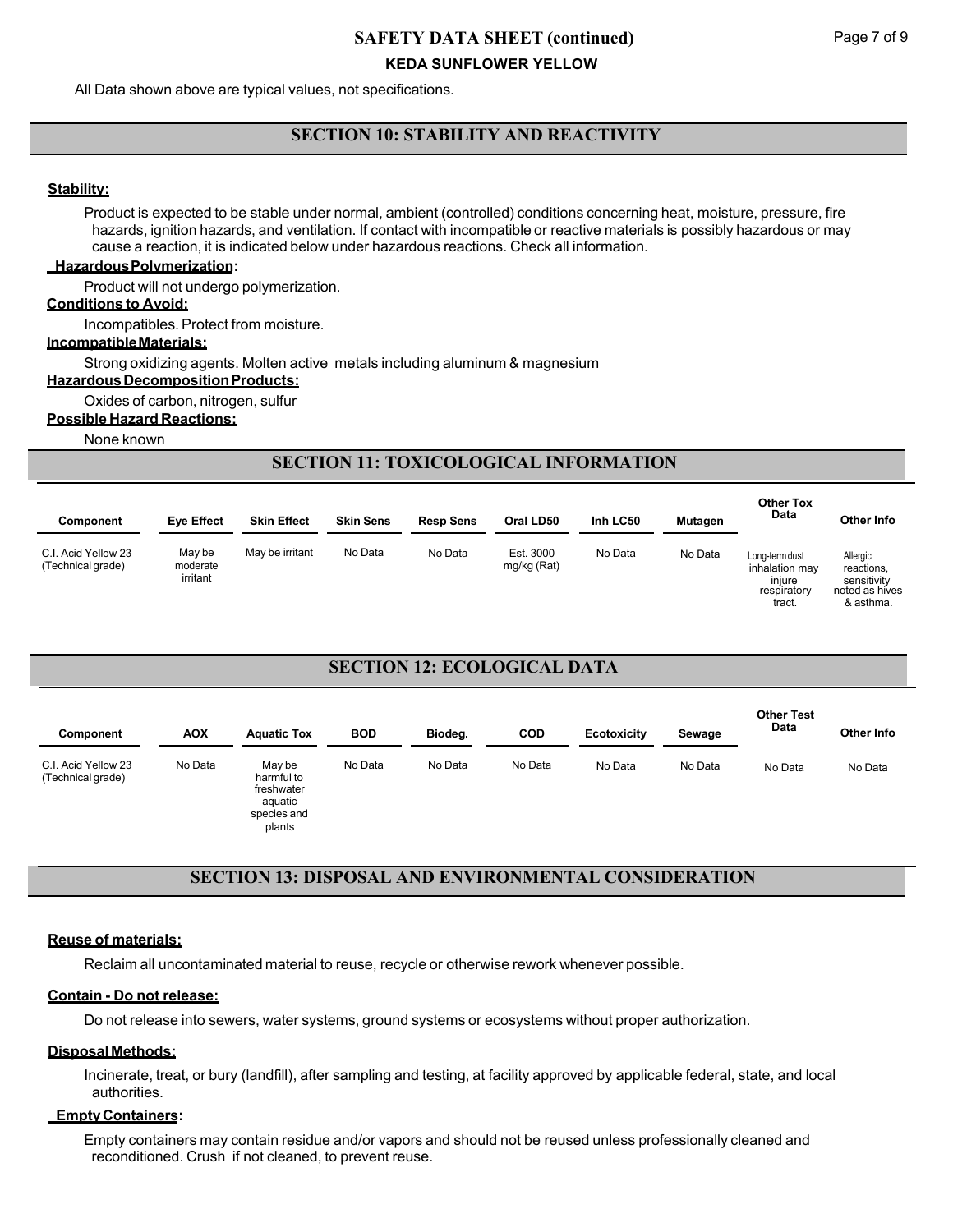**Applicable Regulations:** See Section 15 if regulated

**Special Instructions:** See Section 15 if regulated

# **SECTION 14: SHIPPING AND TRANSPORTATION INFORMATION**

**DOTRegulations(Ground):** NOT REGULATED

## **IATA Regulations (Air):**

NOT REGULATED

### **IMDG / IMO Regulations (Water):**

NOT REGULATED

## **SECTION 15: REGULATORY INFORMATION**

## **FEDERAL AND STATE LISTS**

| Component                                 | <b>CAS Number</b> |            | Weight % | <b>Regulatory List</b>              |  |
|-------------------------------------------|-------------------|------------|----------|-------------------------------------|--|
| C.I. Acid Yellow 23 (Technical grade)     | 1934-21-0         |            | 100.00%  | No listings known to be applicable. |  |
| <b>SARA 311/312 Hazard Categories:</b>    |                   |            |          |                                     |  |
| Immediate/Acute Health Hazard:            |                   | <b>YES</b> |          |                                     |  |
| Chronic/DelayedHazard:                    |                   | <b>YES</b> |          |                                     |  |
| Fire Hazard:                              |                   | NO.        |          |                                     |  |
| <b>Sudden Release of Pressure Hazard:</b> |                   | NO.        |          |                                     |  |

NO

### **GLOBAL CHEMICAL REGISTRATIONLISTINGS:**

| AICS (Australia):            | Components listed |  |
|------------------------------|-------------------|--|
| DSL (Canada):                | Components listed |  |
| ECL (Korea):                 | Components listed |  |
| <b>EINECS (Europe):</b>      | Components listed |  |
| ENCS (Japan):                | Components listed |  |
| IECSC (China):               | Components listed |  |
| <b>NZIoC (New Zealand):</b>  | Components listed |  |
| <b>PICCS (Phillippines):</b> | Components listed |  |
| TSCA (US):                   | Components listed |  |

## **OTHERLISTINGS:**

**ReactivityHazard:**

Other national or regional registrations not yet determined.